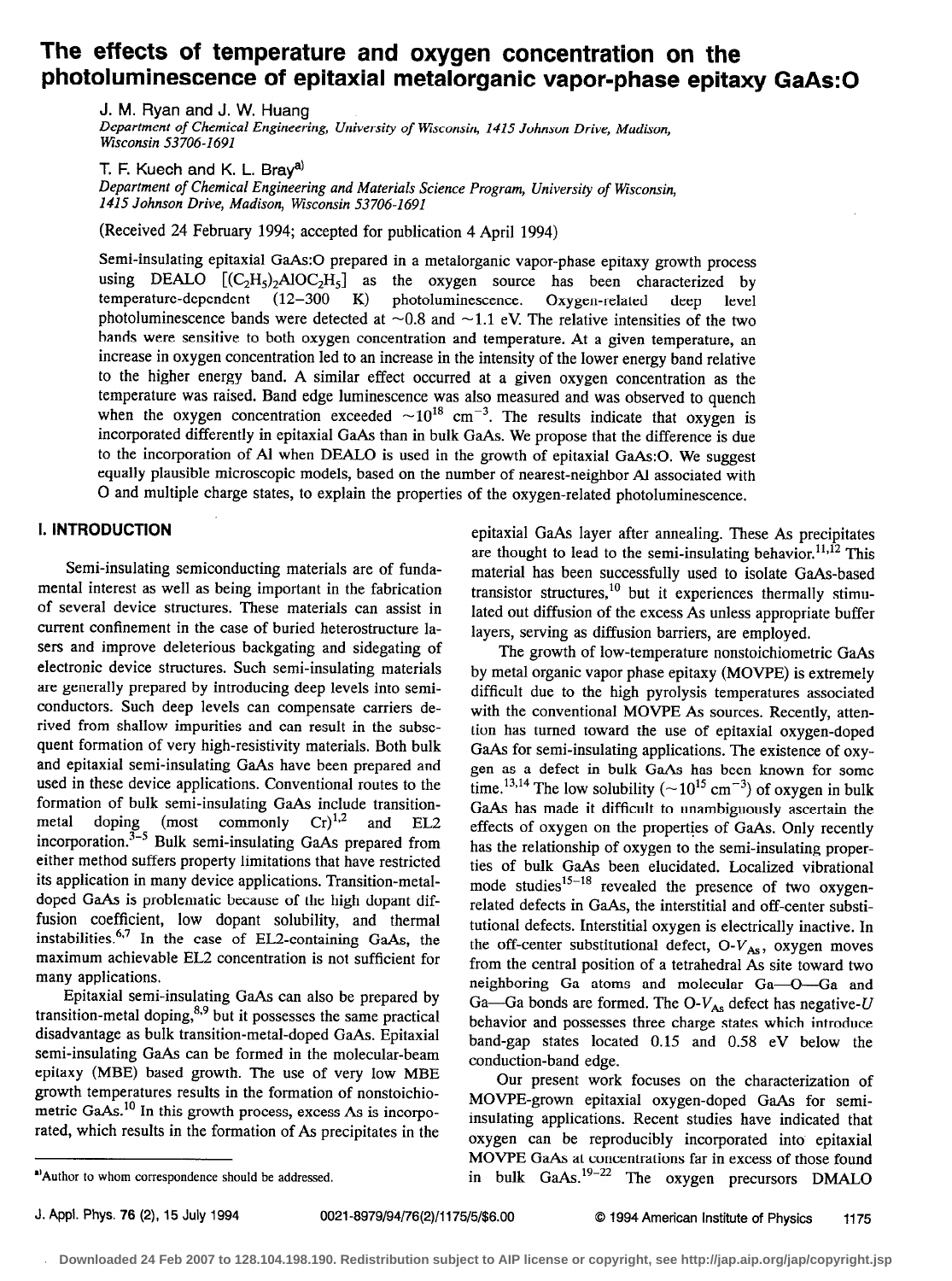TABLE I. The concentrations of oxygen and aluminum determined from SIMS analysis of the samples discussed in this study and the V/III ratio used in the growth of each sample.

| Sample | $[O](cm^{-3})$    | $[Al](cm^{-3})$    | (V/III) ratio |
|--------|-------------------|--------------------|---------------|
|        | $2\times 10^{16}$ | $7\times10^{17}$   | 40            |
| 2      | $3\times 10^{17}$ | $1\times10^{18}$   | 40            |
| 3      | $3\times10^{18}$  | $3\times10^{18}$   | 40            |
| 4      | $3\times10^{19}$  | $5 \times 10^{18}$ | 40            |
| 5      | $1\times10^{20}$  | $2 \times 10^{19}$ | 100           |

 $[(CH_3)_2AIOCH_3]^{19-21}$  and DEALO  $[(C_2H_5)_2AIOC_2H_5]^{22}$  $\frac{1}{\sqrt{2}}$  have been demonstrated to controllably introduce oxygen concentrations ranging from about  $10^{15}$  to  $10^{20}$  cm<sup>-3</sup> into GaAs. Deep level transient spectroscopy (DLTS) measurements<sup>20-22</sup> have indicated that deep levels accompany the incorporation of oxygen. Correspondingly high resistivities ( $>10^9$   $\Omega$  cm) have been achieved.<sup>23</sup>

Little is known about the microscopic nature and energylevel structure of oxygen-related defects in DMALO- or DEALO-based MOVPE GaAs or about the relationship between oxygen-related defects in MOVPE and bulk GaAs. Previous studies have demonstrated that both Al and 0 are incorporated into epitaxial GaAs when DMALO or DEAL0 is used as the source of oxygen. $19-22$  The atomic arrangement of Al and 0, forming the defect itself, remains an open question. Since Al is present in DMALO- or DEALO-based epitaxial GaAs:O, we expect a different defect structure than that reported for bulk GaAs: $O.<sup>16-18</sup>$  We are pursuing the nature of oxygen incorporation in epitaxial GaAs:O in ongoing characterization studies. In this paper, we report the results of temperature-dependent photoluminescence studies of epitaxial GaAs:O. Both near-infrared (near-IR) and band-edge photoluminescence (PL) spectra have been measured.

### II. EXPERIMENT

Samples were grown in a conventional horizontal lowpressure (78 Torr) reactor using  $(CH_3)_3Ga$ , AsH<sub>3</sub>, and DEALO with  $H<sub>2</sub>$  as the carrier gas. All samples were grown at 600 °C and consisted of a 5  $\mu$ m GaAs:O layer atop a 0.1  $\mu$ m layer of a nominally undoped GaAs buffer layer on a SI GaAs substrate. $^{22}$  The concentrations of oxygen and aluminum in each sample were determined by secondary-ion-mass spectroscopy (SIMS) analysis and are summarized in Table I along with the AsH<sub>3</sub> to  $(CH_3)$ <sub>3</sub>Ga ratio used in the growth of each sample.

PL was excited with an argon-ion laser and detected with a 1 m monochromator equipped with either a Ge or PbS detector. PL spectra were collected using standard lock-in amplifier techniques. All spectra were corrected for detector and system response. A photoquenching of the oxygenrelated near-IR PL was observed when excitation intensities above  $\sim$ 15 W/cm<sup>2</sup> were used. As a consequence, the PL spectra reported in this paper were obtained using an excitation intensity of 2  $W/cm<sup>2</sup>$ . The samples were mounted in a variable-temperature cryostat and measurements were obtained over the range 12-300 K.



FIG. 1. The effect of oxygen concentration on the deep level photoluminescence of epitaxial MOVPE GaAs:O at 12 K. At low concentrations the spectrum is dominated by a peak at  $\sim$  1.1 eV, which shifts to slightly lower energy as the oxygen concentration is increased. At higher oxygen concentrations the spectrum is dominated by a  $\sim 0.8$  eV peak, which does not shift as the oxygen concentration is varied.

### Ill. RESULTS

The near-IR PL spectra at 12 K for the series of five epitaxial GaAs:O samples are shown in Fig. 1. The spectrum of a nominally undoped epitaxial sample of GaAs is also shown. Broad discernible PL bands located at approximately 0.8 and 1.1 eV were observed in the near-IR spectra obtained from the oxygen-doped samples. Pronounced intensity effects were observed as the oxygen concentration was varied. At low oxygen concentrations, the higher energy PL band dominated the spectrum. As the oxygen concentration was increased, the lower energy PL band gained intensity until, in the highest concentration sample, the lower energy PL band dominated the spectrum.

Figure 1 indicates that small changes in PL peak position of the lower energy band accompanied changes in oxygen concentration. The lower energy PL band first appeared as a' resolvable shoulder at  $\sim 0.8$  eV when the oxygen concentration was  $\sim 10^{18}$  cm<sup>-3</sup> and became more pronounced at higher oxygen concentrations. The overlap of the higher energy PL band with the lower energy PL band prevented us from accurately quantifying the PL peak position of the lower energy PL band. No shift of the lower energy PL band with increasing oxygen concentration was apparent. Since the higher energy PL band was resolved over a wider range of oxygen concentrations we were better able to quantify its shift with oxygen concentration. The maximum of the higher energy PL band was located at  $\sim$ 1.09 eV when the oxygen concen-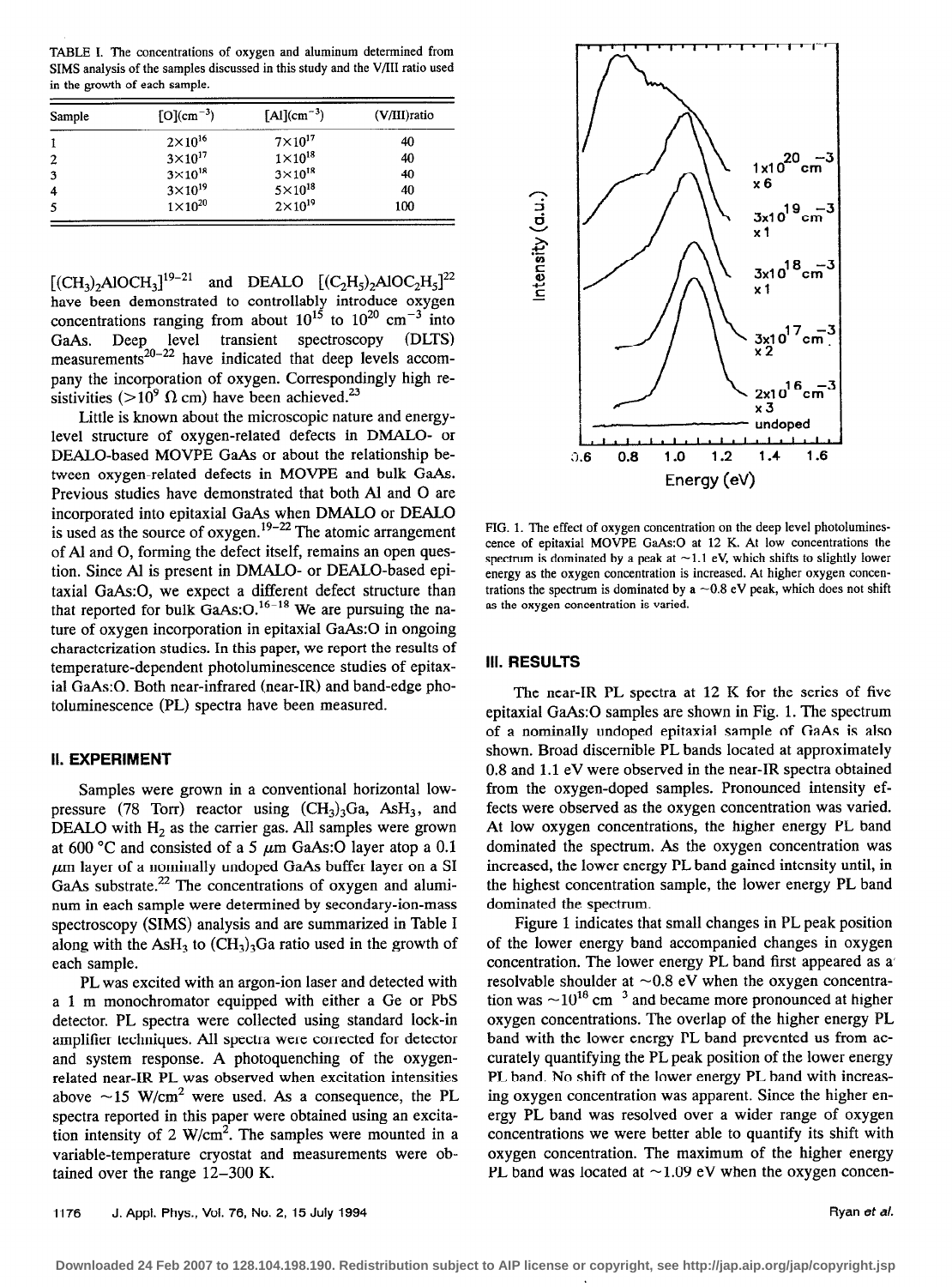

FIG. 2. Band-edge photoluminescence spectra of nominally undoped and oxygen-containing  $(2\times10^{16} \text{ cm}^{-3})$  epitaxial MOVPE GaAs samples. The spectrum of the undoped sample consists of  $(e,h)$ ,  $(D,X)$ , and  $(e,C)$  transitions. The spectrum of the oxygen-doped sample consists of two peaks.

tration was  $\leq 10^{16}$  cm<sup>-3</sup>. A continuous shift of the higher energy PL band from  $\sim$ 1.09 to  $\sim$ 1.06 eV occurred as the oxygen concentration was raised from  $\sim 10^{16}$  to  $\sim 10^{19}$  cm<sup>-3</sup>. The significant overlap of the two PL bands in the  $\sim 10^{20}$  $cm^{-3}$  sample makes it difficult to unambiguously determine the position of the higher energy PL band. A Gaussian deconvolution of the spectrum of the  $\sim 10^{20}$  cm<sup>-3</sup> sample provides an estimated position of 1.04 eV for the higher energy PL band.

We have also measured band-edge PL in oxygen-doped and nominally undoped epitaxial GaAs. Near-edge features at 1.518, 1.515, and 1.496 eV were observed in the nominally undoped sample. These peaks are illustrated at 12 K in Fig. 2 and are due to band-to-band,  $(D,X)$ , and  $(e, C)$  transitions, respectively.<sup>24</sup> Two near-edge features were observed in the samples with oxygen concentrations of  $2\times10^{16}$  and  $3 \times 10^{17}$  cm<sup>-3</sup>. At 12 K, peaks at 1.520 and 1.503 eV were observed in both samples. By analogy to the nominally undoped sample, these peaks are most likely due to excitonic and band-to-carbon transitions. Figure 2 illustrates these features at 12 K. A slight shift in the energies of these peaks relative to the nominally undoped sample was observed. The shift was too large to be accounted for by the Al concentration obtained from our SIMS results. Double crystal x-ray diffraction measurements indicated that our samples are strain-free, so the shift is not due to strain. At the present time, we are uncertain of the origin of the shift and, hence, the peak assignments described above should be viewed as tentative. In both oxygen-doped samples, an increase in temperature resulted in a quenching of the lower energy carbon peak relative to the higher energy excitonic peak. The bandedge PL in both samples was quenched by  $\sim$  50 K. No bandedge PL was observed in samples with an oxygen concentration above  $\sim 10^{18}$  cm<sup>-3</sup> under our experimental conditions.

Significant intensity effects were observed in the samples as the temperature was varied. Regardless of the oxygen concentration, a strong quenching of the higher energy PL band was observed as the temperature was raised. Weaker quenching of the lower energy PL band was observed. Figure 3 illustrates the effect of temperature on the near-IR PL of epitaxial GaAs containing  $3\times10^{18}$  cm<sup>-3</sup> oxy-



FIG. 3. The effect of temperature on the deep level photoluminescence of epitaxial MOVPE GaAs:O containing  $3 \times 10^{18}$  cm<sup>-3</sup> oxygen. The spectrum is dominated by the  $\sim$ 1.1 eV peak at low temperature. The  $\sim$ 0.8 eV peak increases in relative intensity and eventually dominates the spectrum as the temperature is increased.

gen. At 12 K, the higher energy band dominated the spectrum and the lower energy band appeared as a shoulder. As the temperature was raised, a quenching of the higher energy band relative to the lower energy band occurred until, at temperatures above  $\sim$ 100 K, the lower energy band was the most intense band in the spectrum. A similar intensity reversal was observed above  $\sim$ 85 K in the sample with an oxygen concentration of  $2\times10^{15}$  cm<sup>-3</sup>. The lower intensity reversal temperature for the  $2\times10^{19}$  cm<sup>-3</sup> sample is consistent with the higher intensity of the lower energy PL band relative to the  $3\times10^{18}$  cm<sup>-3</sup> sample at 12 K. In the  $1\times10^{20}$  cm<sup>-3</sup> sample, the lower energy PL band was already more intense at 12 K and became increasingly more pronounced as the temperature was increased.

No evidence of the lower energy PL band was seen in the  $3\times10^{17}$  cm<sup>-3</sup> sample, at 12 K. We were able to observe the lower energy band above  $\sim 80$  K, due to the quenching of the higher energy band, as illustrated in Fig. 4. The weak signal strength required the use of the more sensitive Ge detector for the measurement of the lower energy band. As a consequence, we were unable to measure the complete band, since the lower energy portion of the band is outside of the

J. Appl. Phys., Vol. 76, No. 2, 15 July 1994 Ryan et al. 1177

**Downloaded 24 Feb 2007 to 128.104.198.190. Redistribution subject to AIP license or copyright, see http://jap.aip.org/jap/copyright.jsp**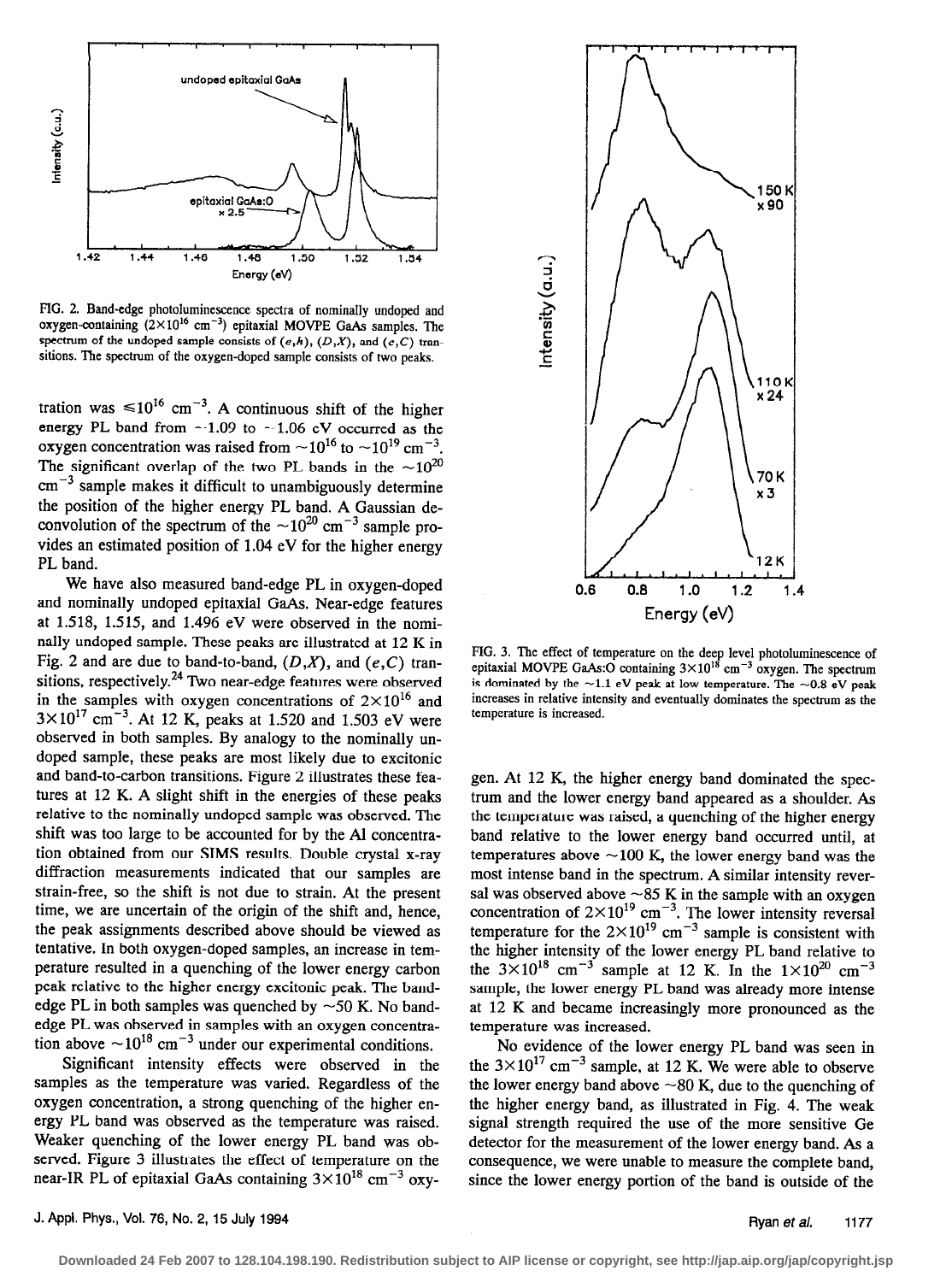

FIG. 4. The effect of temperature on the deep level photoluminescence of epitaxial MOVPE GaAs:O containing  $3 \times 10^{17}$  cm<sup>-3</sup> oxygen. At 12 K, the  $-0.8$  eV peak is not present. The development and growth of the  $-0.8$  eV peak with increasing temperature is evident.

range of the Ge detector. The relative intensity of the lower energy band increased with increasing temperature above 80 K as the higher energy band continued to quench. A similar effect was observed in the  $2\times10^{16}$  cm<sup>-3</sup> sample.

In all samples, complete thermal quenching occurred above  $\sim$ 100 K for the higher energy PL band and above  $\sim$ 150 K for the lower energy PL band. No shift of either near-IR PL band was observed with temperature in any of the measured samples, within our ability to identify peak maxima.

We also observed a photoquenching of the near-IR oxygen-related PL, as noted above. The photoquenching was induced by exposing the samples to high intensity argon laser or focused white light excitation. The quenching led to a reduction in PL intensity which varied with time until stabilization was achieved. Under an incident flux of 50  $W/cm<sup>2</sup>$ , stabilization was observed after an exposure time of 15 min. The magnitude of the quenching varied with the excitation intensity. Additionally, greater quenching was observed for the higher energy PL band than for the lower energy PL band. The lower energy PL band became increasingly prominent as the quenching proceeded.

#### IV. DISCUSSION

Our experimental results can be viewed in terms of two possible microscopic models of the GaAs:O defect. Within the first proposed model, the presence of two discernible PL bands in the near-IR may suggest that two structurally different electrically active oxygen-related defects are present in epitaxial GaAs:O. This would contrast the situation in bulk GaAs:O where only one electrically active oxygenrelated defect has been reported.<sup>16-18</sup> The near-IR PL spectrum of bulk GaAs:O contains only one feature (a broadband centered at 0.63 eV) attributable to oxygen.<sup>14,25</sup> We do not observe such a PL peak at 0.63 eV in DEALO-based epitaxial GaAs. Differences in the DLTS spectra of bulk  $(LEC)^{26}$ and DEALO-based epitaxial<sup>22,23</sup> GaAs:O have also been reported. These observations lead us to conclude that oxygen is incorporated differently in bulk and DEALO-based epitaxial GaAs.

The most likely source of structural variability in epitaxial GaAs:O results from the co-incorporation of Al with the 0 in our growth technique. The strong Al-O bond should result in the direct bonding of at least one Al for each oxygen incorporated into the layer. In other words, DEAL0 introduces oxygen in the form of an Al-O moiety in which it is reasonable to expect that 0 is nominally associated with an As site and Al occupies a Ga site. Supporting evidence for the association of 0 and Al includes the absence of a localized vibrational mode due to free-substitutional Al in DMALO-grown GaAs: O.<sup>27</sup> At low oxygen concentrations, we expect the individual Al-O moieties to be isolated from each other and the principle oxygen-related defect to consist of 0 bonded to three Ga and one Al. In the context of such a structural variability model, the low concentration PL data indicate that the higher energy near-IR PL band is associated with this proposed configuration of oxygen.

We expect that, as the oxygen concentration is increased, some of the Al-O moieties are no longer isolated and that a new oxygen-related defect could develop in which the 0 atom is locally associated with two Ga and two Al nearest neighbors. In this model, the lower energy near-IR PL band is attributed to this new defect. The continuous intensity increase observed for the lower energy near-IR PL band with increasing oxygen concentration would reflect the increased occurrence of this new defect configuration. The PL spectra of Fig. 1 indicated that oxygen concentrations on the order of  $\sim$ 10<sup>19</sup> cm<sup>-3</sup> are required to observe an appreciable concentration of the new defect.

The suggestion that two (or more) structurally distinct Al-O defects are present in our samples is strongly supported by data reported for the DEAL0 growth process used to prepare our samples.<sup>22</sup> These data reveal a nonlinear dependence of the concentration of 0 on the concentration of Al. The concentration of Al was reported to vary linearly with the mole fraction of DEAL0 used in the growth while the concentration of 0 exhibited a nonlinear power-law dependence with an order of about four. These observations imply that multiple oxygen-bearing species are involved in the incorporation process.

Additional supporting evidence for the model is found in the study by Tsai et  $al^{28}$  on the effect of oxygen on the PL spectrum of epitaxial  $Al_{0.06}Ga_{0.94}As$ . Tsai and co-workers showed that a PL band located at 0.8 eV was due to oxygen and proposed that an Al-O complex was responsible for the luminescence. No PL band near 1.1 eV was reported. The presence of an oxygen-related PL band at 0.8 eV in the low Al alloy composition samples of Tsai et al. is consistent with our observations that the 0.8 eV band observed in DEALObased epitaxial GaAs is due to an oxygen-related defect in which oxygen interacts with more than one Al. The absence of the 1.1 eV PL band is also consistent with this model